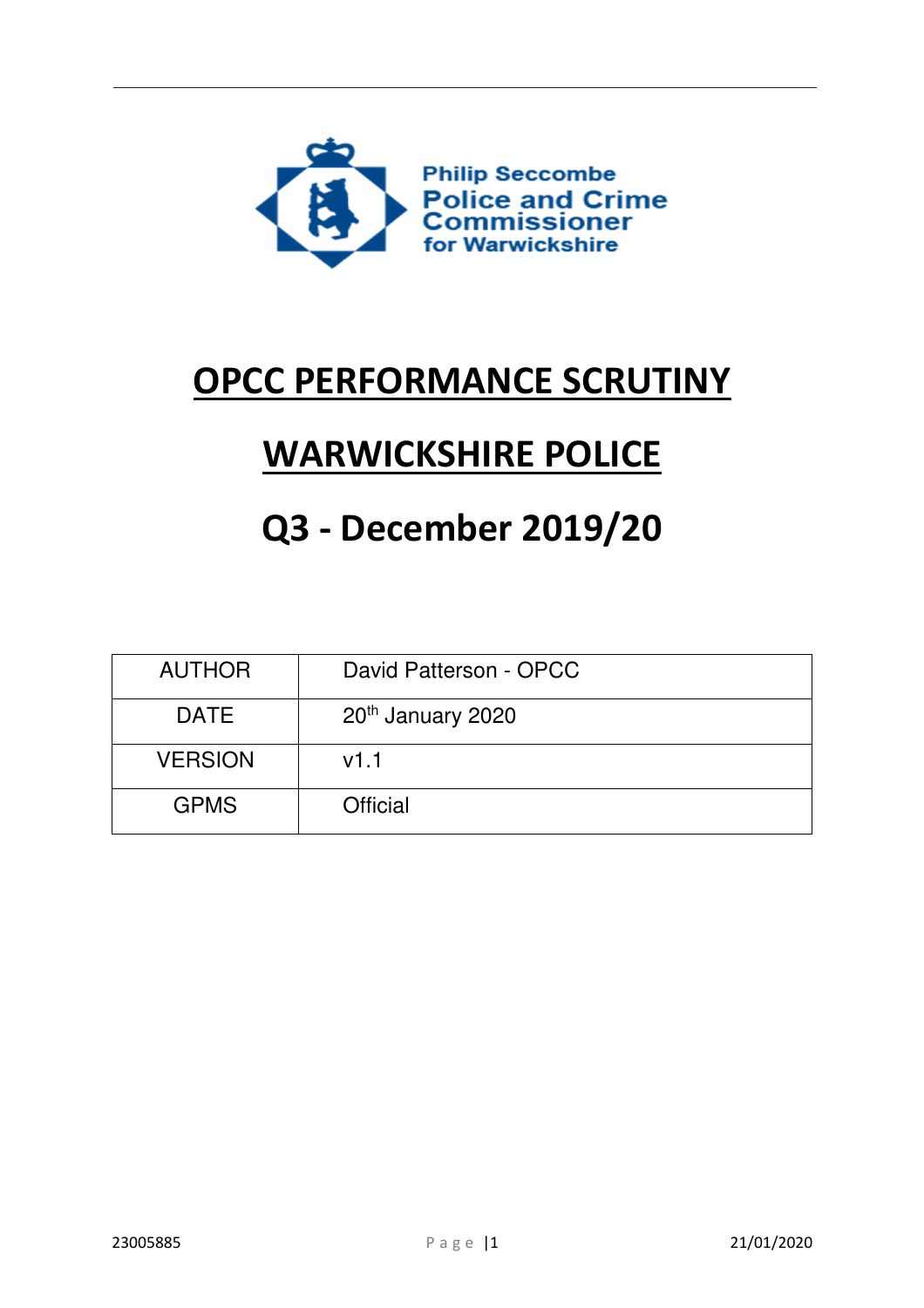## PERFORMANCE SCRUTINY

## INTRODUCTION

The purpose of this report is to formally scrutinise Warwickshire Police's performance during Q3 of 2019/20 and in doing so allow informed discussion between the Warwickshire Police and Crime Commissioner (PCC) and the Chief Constable (CC) at their forthcoming 'Performance Accountability Meeting' (PAM) performance meeting on Tuesday 28<sup>th</sup> January 2020. This aim is coherent with the PCC's statutory responsibilities to: -

- Hold the Chief Constable to account for the performance of the force.
- Secure an effective and efficient police service for Warwickshire.

It is also consistent with monitoring the progress made by the force in support of the four key priorities of the PCCs 'Police and Crime Plan 2016 - 2021' namely: -

- I. Putting Victims and Survivors First.
- II. Protecting People from Harm.
- III. Preventing and Reducing Crime.
- IV. Ensuring an Effective and Efficient Police Service

The report has been prepared primarily through scrutiny of the performance data provided in the following reports: -

- App A HMICFRS Both Sides of the Coin Summary January 2020.
- App B Warwickshire Police Performance Summary December 2019.
- App C Warwickshire Police Performance Dashboard 21/01/2020.
- App D Warwickshire Police Public Contact Balance Scorecard December 2019.
- App E Warwickshire Police 101 Report November.
- App F Warwickshire Police Criminal Justice Performance November 2019
- App G OPCC Scrutiny Master Questions

Not all aspects of performance are commented upon, only those areas of particular interest and note.

#### HMICFRS

#### • IPA 2019.

The grades determined for Warwickshire Police by HMICFRS following their Integrated PEEL Assessment (IPA) 2019 are noted: -

- **Effectiveness** Good
- **Example 2** Legitimacy **Conducts** Good
- Efficiency Requires Improvement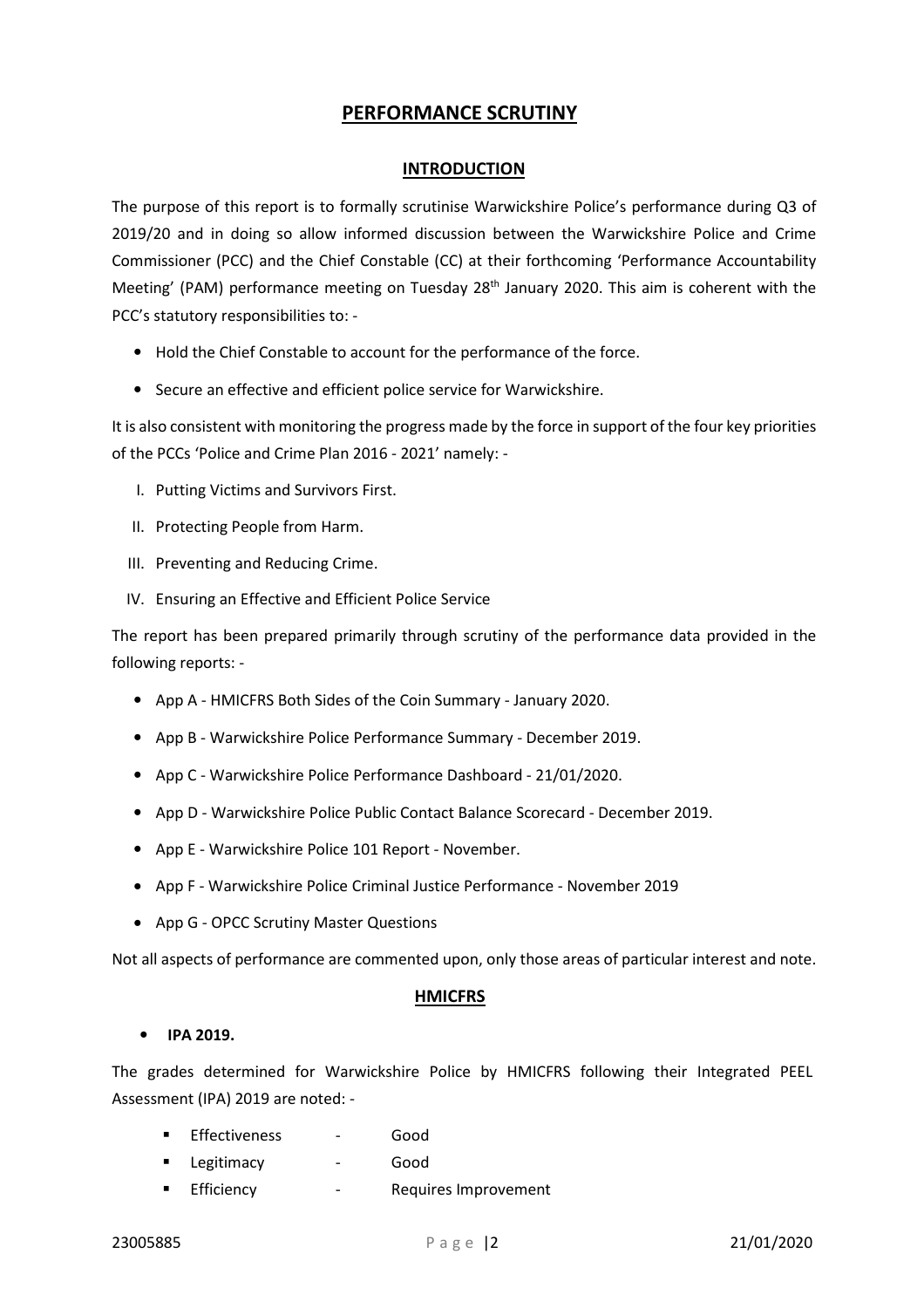The report makes clear the very difficult circumstances the force has been placed into over the past year given the situation with the termination of the alliance with West Mercia Police. It should be noted that the report is based on the visit that the inspectors made back in March 2019 and so their concerns reflect their assessment of the force's position at that time.

HMICFRS also identified a cause for concerns with the way the force investigates crime, with capacity and capability issues meaning that some crimes take too long to bring to an outcome. The OPCC has conducted work to examine the underlying issues and the PCC has previously raised his concerns with the CC on this matter.

It has been recognised by both the PCC and CC that this cause of concern is an area that is in need of swift remedial action. A robust governance process has therefore been put in place to manage the required improvements and a monthly 'Investigative Standards and Outcomes' (ISO) meeting has been established to address the identified issues. This meeting is in turn governed by the Warwickshire Assurance Board chaired by the Deputy Chief Constable. The OPCC are represented at both of these meetings.

## • Both Sides of the Coin.

On the 10<sup>th</sup> January 2020 HMICFRS published their Both Sides of the Coin report that examined the police and National Crime Agency's response to vulnerable people in 'county lines' drug offending. Whilst there are no recommendations or areas for improvement for Warwickshire Police in the report, there are a number of issues identified that are relevant to police forces.

A summary of the Both Sides of the Coin report has been prepared that captures the key issues and the CC's professional judgement is sought on the effectiveness of Warwickshire Police's position in respect of addressing county lines criminality and vulnerability.

## PUTTING VICTIMS AND SURVIVORS FIRST

## • Confidence in Police.

The previously high level of public confidence in Warwickshire Police has declined, as the below table illustrates: -

|                          | December 2018<br><b>March 2019</b> |    | June 2019 |  |
|--------------------------|------------------------------------|----|-----------|--|
| %                        | 80                                 | 79 | 73        |  |
| <b>MSG POSITION</b>      |                                    |    |           |  |
| <b>NATIONAL POSITION</b> |                                    | 10 |           |  |

It is probable that both national events and the termination of the alliance have had an adverse effect on public confidence in Warwickshire Police. The latest data from the Crime Survey for England, who conduct the survey, is due in the next couple of weeks and this is awaited with interest.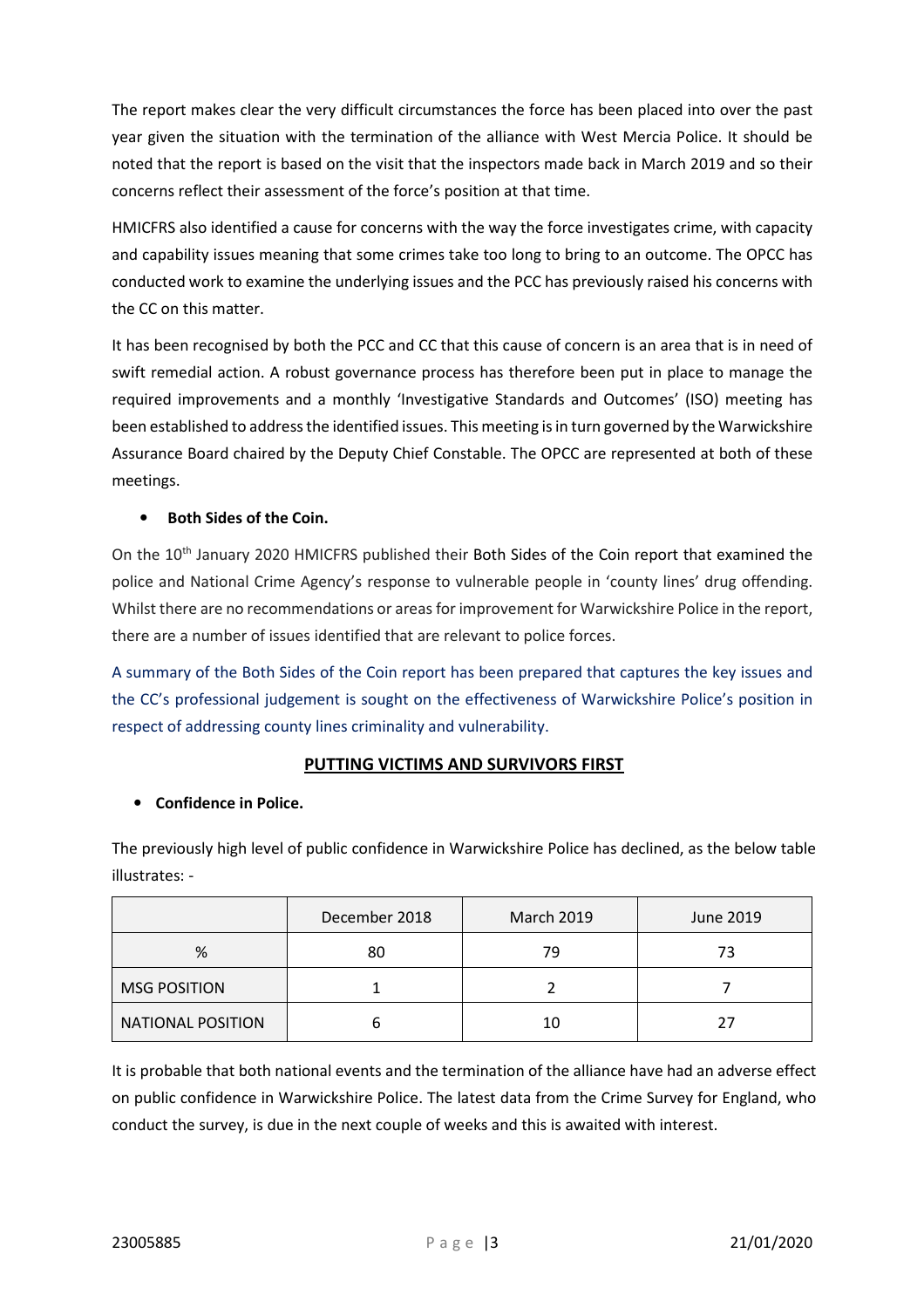## • Victim Satisfaction.

The December 2019 figure of 75% of victims being 'satisfied' with their whole experience represents a stable position, given that rates have plateaued during 2019/20. Likewise, the figure of 20% of victims being 'dissatisfied' with their experience also represents a relatively stable position.

This level of performance should however be considered in context with the force's ambition for 90% of victims to be satisfied with the overall service provided and it is also considerable below the high point of 86% that was achieved in September 2017. This issue of victim satisfaction rates has been raised on a number of occasions at previous PCC / CC perfomance meetings.

The more detailed data obtained from the intranet 'Performanace Dashboard' illustrates that the follow-up element continues to be a weakness in the process, particularly in respect of vehicle crime and violent crime. It is not clear as to whether the cause is omission, a process issue, or some other factor. There is nonetheless a strong correlation between the follow up element and the overall satisfaction rates, which detract from the strong performance seen in some of the other areas of the victim satisfaction metrics.

| User Satisfaction - Rolling 3 months |                 |                      |                      |                              |             |  |  |
|--------------------------------------|-----------------|----------------------|----------------------|------------------------------|-------------|--|--|
|                                      | <b>Burglary</b> | <b>Vehicle Crime</b> | <b>Violent Crime</b> | <b>All (Standard Survey)</b> | <b>Hate</b> |  |  |
| <b>Ease of Contact</b>               | 96.8%           | 92.3%                | 91.4%                | 93.0%                        | 94.2%       |  |  |
| <b>Actions</b>                       | 85.5%           | 65.6%                | 73.6%                | 74.0%                        | 78.2%       |  |  |
| <b>Follow Up</b>                     | 72.7%           | 47.7%                | 62.8%                | 61.2%                        | 72.5%       |  |  |
| <b>ITreatment</b>                    | 94.4%           | 91.6%                | 90.4%                | 91.8%                        | 89.4%       |  |  |
| <b>Whole Experience</b>              | 85.9%           | 73.2%                | 75.2%                | 77.2%                        | 82.5%       |  |  |

The ISO has initiated work to address this issue, conducted through the Task and Finish Group that has been established to drive activity. The Service Improvement Team (SIT) continue to dip sample investigations and provide analysis on the findings, together with tracking the actions of the ISO. Through this process, supervisory input into crime investigations has been identified as a significant factor in delivering improvement, along with rectifying issues associated with inconsistent data input into Athena by investigating officers.

In addition, it is proposed by Analysis and Serive Improvement (A&SI) that the survey method for victim satsifaction be amended once the transition of A&SI from the alliance in April 2020 is achieved. This survey will have a greater emphasis on measuring victim satisfaction against the requirements of the Victims Code and by association the PCC's Victims Charter.

Also, a Public Priorities Survey is due to be conducted in February 2020, as a joint enterprise between the OPCC and Warwickshire Police, which will also provide information on public expectaions in respect of victim care that will serve to inform the continuing debate on service provision and performance management.

The OPCC are engaged in these proposed developments and the anticipated improvements in achieving over the medium term greater levels of victim satisfaction across volume crime, domestic abuse and hate crime are awaited with interest.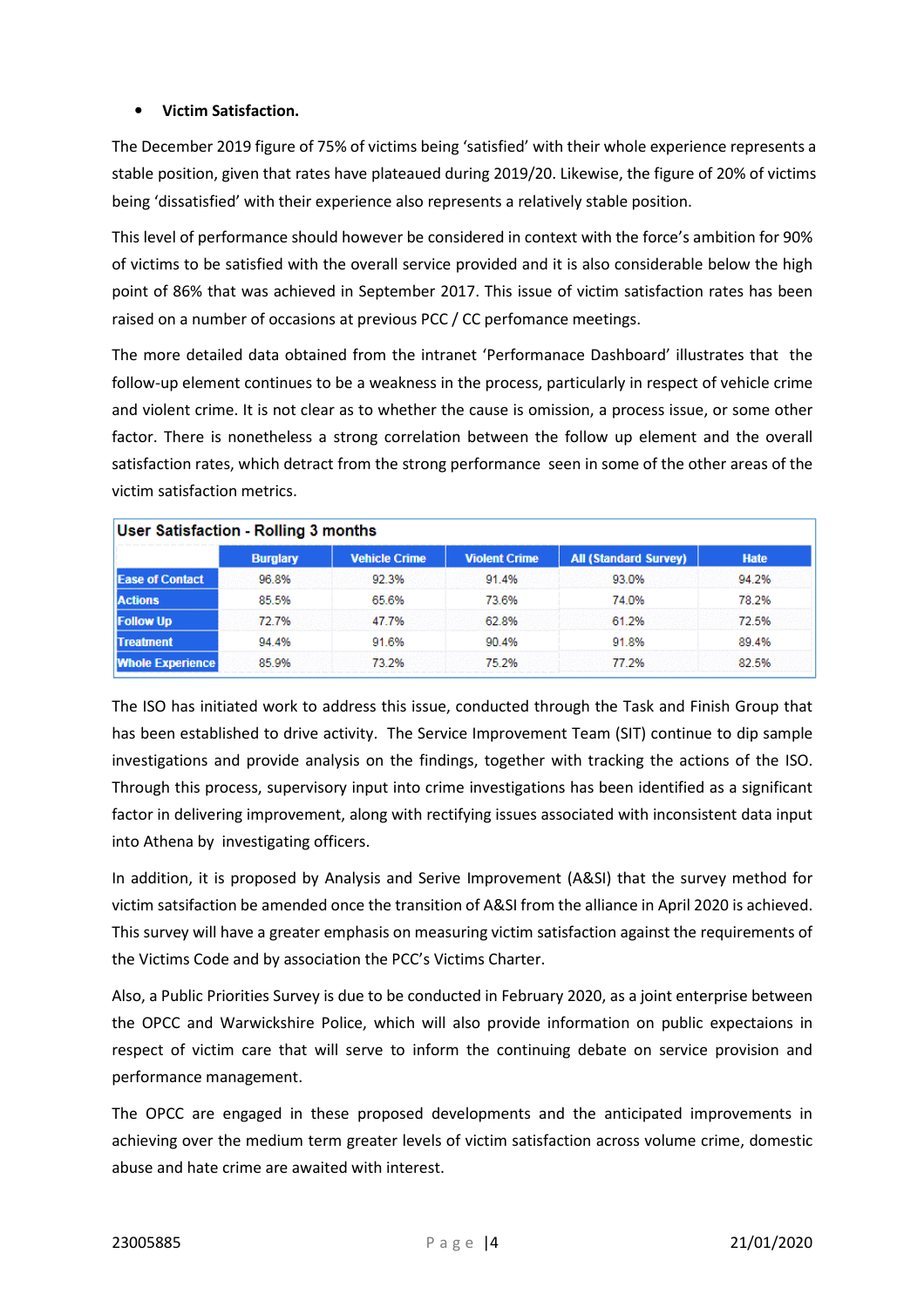## • Domestic Abuse (DA)

The December 2019 figure of 84% of domestic abuse victims being satisfied with the whole experience is stable when compared to the previous two months, as is the 94% of victims who would recommend contacting the police to others in a similar situation. Once again, the follow up element is the enduring weakness in the process at 65%.

#### • Hate Crime Victim Satisfaction.

The December 2019 figures for Hate Crime victim satisfaction levels of 72% satisfied and 20% dissatisfied are stable. Whilst it is recognised that the size of the Hate Crime survey sample is relatively small and therefore subject to wide fluctuations, the current position represents a disappointing position given the nature of hate crime / incident.

It has been suggested by the Harm Hub that the limited legislation and police powers in relation to the recording of hate incidents may be a contributory factor to the relatively low levels of overall hate victim satisfaction. Further more detailed analysis of the data would be welcome to better understand the issues and causes.

#### • Repeat Victims.

The December 2019 figure of 718 (28%) of victims being repeat victims is the highest level recorded in terms of both volume and percentage during the last two years. Whilst season variations have previously been cited as a factor, this volume represent a 17% increase on that experienced in December 2018. In addition, there has been an increase in the volume and percentage of repeat victims subject to six or more offences in the last twelve months, with four individuals who have reported 20+ offences in the last twelve months.

#### • Domestic Abuse Repeat Victims.

The December 2019 figure of 233 (40%) of DA victims being repeat victims of DA is also the highest level recorded during the last two years, albeit the inconsistent application of Athena keywords may be a contributory factor. In addition, there has been an increase in the number and proportion of repeat victims with 6-9 DA offences in the last twelve months, with one individual subject to 20+ DA offences in the last twelve months.

In previous performance summaries there has been commentary regarding 'repeat victim reports being available to track high risk repeat victims to ensure all necessary safeguarding procedures are in place'. Also, reference made to the co-location of Victim Support in the Harm Hub supported by Integrated Victim Management Coordinators to identify and support the most vulnerable people in the community should enable improved and greater protection from harm. From the performance data it would appear that these arrangement are not achieving the desired effect.

Given the critical importance of protecting the vulnerable and safeguarding repeat victims, the topic of victim management, services and satisfaction is to be explored as a PAM deep-dive topic during Q4. In the meantime any reassurance that can be provided by the CC in this regard would be welcome.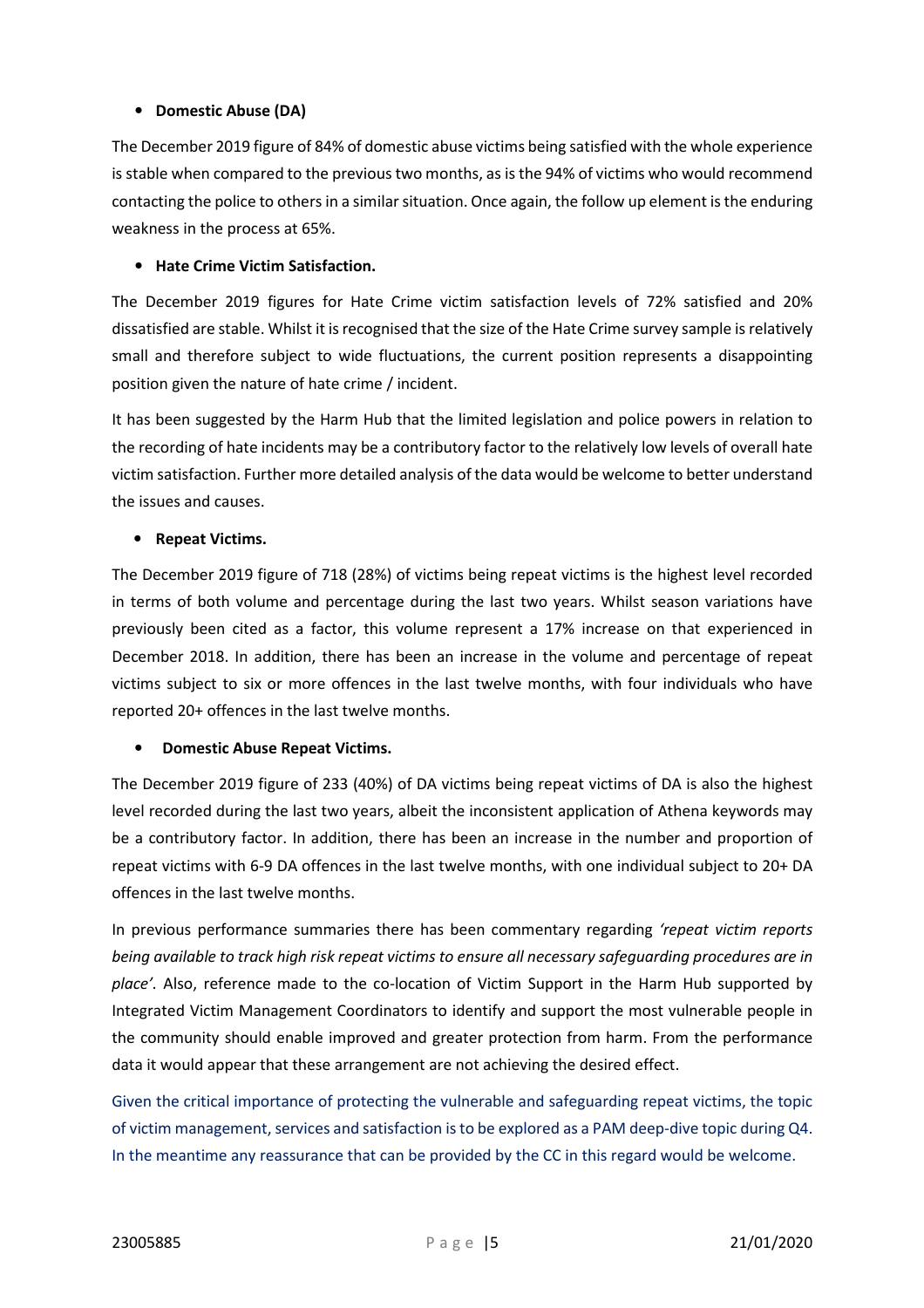## PROTECTING PEOPLE FROM HARM

The following categories remain within their control limits and are therefore not commented upon: -

- 
- Hate Crime **Crime 1988 1988 1988 1998 1998 1998 1998 1998 1999 1999 1999 1999 1999 1999 1999 1999 1999 1999 1999 1999 1999 1999 1999 1999 1999 1999 1999 1999 1999**
- Other Sexual Offences No Exceptional Volumes (NEV).
	-
- Domestic Abuse NEV.
- Road Traffic Casualties NEV.
- Missing Persons

The December 2019 figure of 112 missing person reports is significantly below the monthly average of 169 reports. This represents a declining trend from those levels experienced during 2016 to 2018. This is a positive development given the high level of vulnerability and risk associated with missing persons and pays testament to the work of the Missing Person Teams in driving this improvement.

#### • Rape

The December 2019 levels of Rape offences are shown to be within the control limits for Warwickshire. Of concern however is the data for north Warwickshire that are above the upper control limit and are considered to be exceptional. It is noted that from previous years data that there does not appear to be seasonal spike during the month of December. The Performance Summary comments that a sign of improvement would be for wider opportunities for a victims to report offences.

The CC's professional judgement is sought on whether this increased level of reporting of Rape offences is a positive development or not.

#### • Child at Risk

The December 2019 level of Child at Risk (CAR) incidents remain within the control limits for the county and has declined from the spike experienced in September 2019, with reductions seen across both the north and south of the county. It was noted in the Q2 OPCC scrutiny report that the levels in south Warwickshire exceed the upper control limit and that there appeared to be a disparity between the north and south of the county in the number of cases recorded, which are identified through the application of an Athena keyword. The December 2019 Performance Summary report does not provide a breakdown of CAR cases for both policing areas and as such it is not clear if this phenomena it still prevalent. This situation will be monitored by the OPCC going forward.

#### • Child Sexual Exploitation

The December 2019 level of 10 CSE offences is significantly below the monthly average of 24 offences and represents a positive position. This situation will be monitored by the OPCC going forward.

#### • Serious & Organised Crime (SC)

The twelve arrest and three convictions for SOC is positive. It is however recognised that due to the complexity of SOC investigation that a true picture of performance in this area of policing is not adequately portrayed in the Performance Summary.

It is proposed that SOC performance is selected as a topic for a PAM deep-dive in Q1 of 20120/21.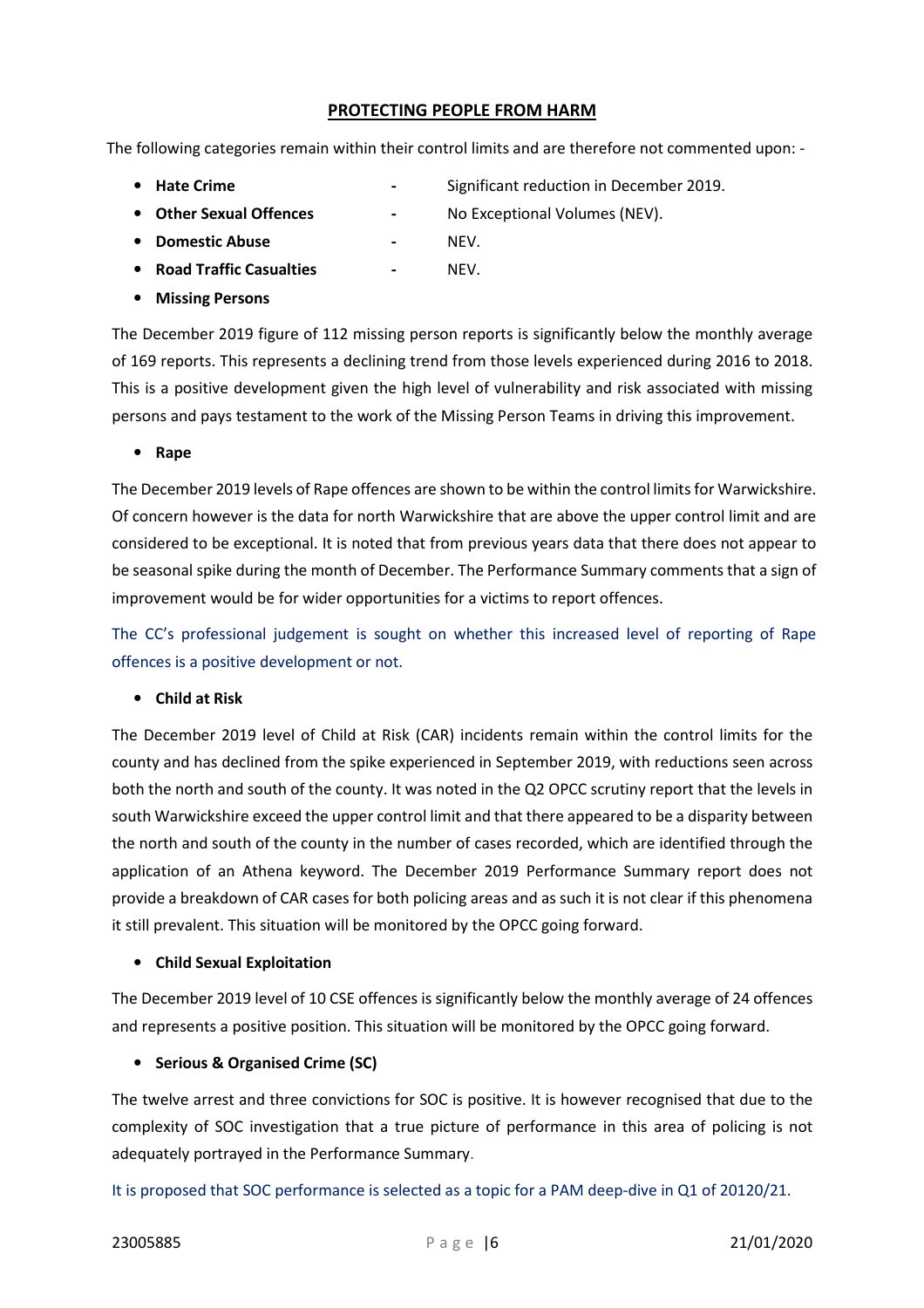## PREVENT & REDUCE CRIME

• Rural Crime - No Exceptional Volumes (NEV).

- Cyber- crime NEV.
- Total Recorded Crime (TRC)

The Warwickshire Police Performance Dashboard at 21/01/2020 shows a -0.4% YTD reduction in TRC and is below projections. This is a positive position, particularly in the context of the 'Police and Crime Plan 2016 - 2021' key objective to Prevent and Reduce Crime and HMICFRS grading of 'Good' following their Crime Data Integrity inspection of Warwickshire Police in 2019.

The 'Performance Summary' provides a table of performance measured against annual projections. It is note that only two offences, namely Rape (+38.7) and Violence without Injury (12%), are rated as red. It is understood that changes to Home Office Crime Recording Standards are a contributory factor to the increase levels of Violence without Injury reports, together with an increase in malicious communications offences.

The situation with the increase in reported Rape offences is less clear and, as aforementioned, the CC's judgement is sought on this issue.

## • TRC Outcomes.

The April 2019 to December 2019 figure of 7.9% for Action Taken for TRC is noted and represents a declining position when compared to the same period in 2018 of 9.4%.

Following the OPCC review of Outcomes and the publication of the associated report in May 2019, the force accepted the recommendations made and an improved ISO was established to drive activity to improve this position. The HMICFRS subsequent cause for concern in respect of the effectiveness of investigations, which was issued to the force later in the year following the PEEL 2019/20 inspection, has provided additional focus for the work of this group. The issue and causes of fluctuating Outcome 15 and Outcome 165 rates are also examined at this meeting.

It is proposed that this topic of Investigations and Outcomes is selected for a PAM deep-dive at the next meeting in February, given the complexity of this subject matter and the time needed to explore the issues and activity that has been undertaken and the progress that has been made to date.

#### • DA Outcomes.

The April 2019 to December 2019 figure of 11% of DA cases that resulted in Action Taken is noted and represents a stable position when compared to the same period in 2018 of 11.8%.

The Q2 rate for Outcome 16 for DA offences has stabilised at circa 60% and marks a notable reduction when compared to the highest level of 77% experienced in March 2018. A similar position exists for Outcome 15 that has stabilised at circa 22%, albeit that this figure is considerably higher when compared to its lowest level of just 9% experienced in March 2018.

The issue and causes of fluctuating Outcome 16 and Outcome 15 rates for DA are also examined at the ISO meeting.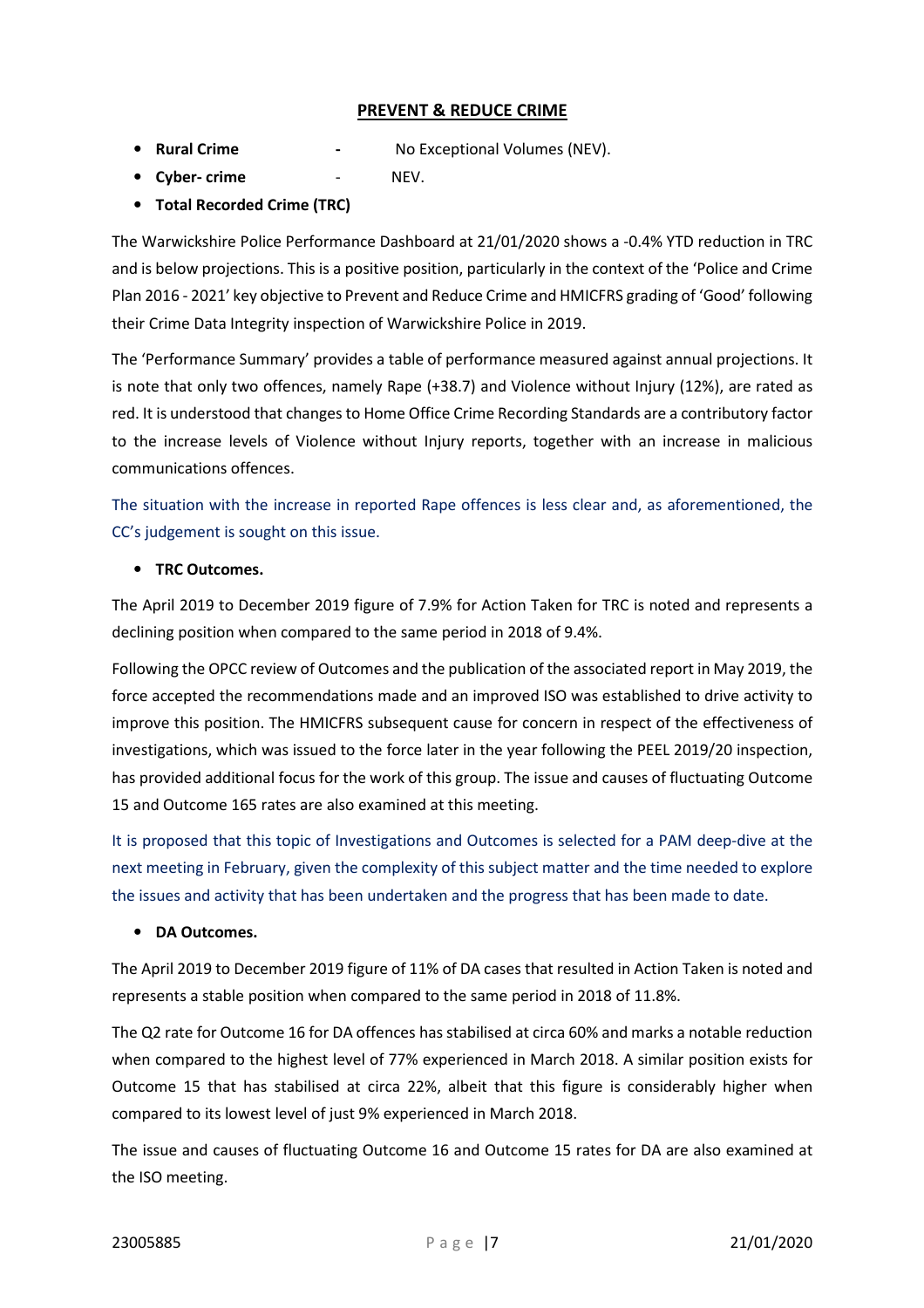## • Violence with Injury.

The December 2019 levels remain within the control limits for the county, however exceptional volumes were experienced in south Warwickshire above the upper control limit, driven by an increase in ABH and GBH offences.

The reasons for this increase is not clear and an explanation is sought as to the possible causes, including the arrangements for policing the night time economy over the festive period.

## • Robbery.

Concern was expressed during Q2 regarding the increase in Personal Robbery offences. Although the volumes are comparatively small for this serious high harm crime, the force experienced a +24% increase in 2017/18 on the previous year and a further +9.6% YTD increase in robbery. On closer examination of the YTD data this comprised of a +28.2% increase in the north of the county, countered by a -21.6% reduction in the south of the county.

The reason for this disparity in performance was not clear and as such D.Supt. Baker consequently inquired into this issue and commissioned an intelligence product into the north Warwickshire offences and the mechanism of tasking officers.

Although the December 2019 levels show an increase of robbery offences above the monthly average (48 / 36) It is pleasing to note that the Warwickshire Police Performance Dashboard at 21/01/2020 now shows a -7.2 YTD reduction for the county, comprising of a -21% decrease in south Warwickshire and a -0.9% decrease in south Warwickshire 21/10/2019'.

This improvement in performance is worthy of note and the force are to be congratulated on their achievements in addressing this serious crime type.

#### • Residential Burglary.

The Warwickshire Police Performance Dashboard at 21/01/2020 shows a -20.3% YTD reduction achieved in Burglary Residential offences. This represents a very positive position.

## • Business Crime.

The December 2019 levels of Business Crime remain within the control limits. There is concern however regarding the increase in crime levels when compared to December 2018 (634 / 414). The comments regarding an increased focus by the Information management Unit (IMU) on scrutinising the application of Athena keywords is noted and this situation will be monitored by the OPCC going forward as a new and accurate baseline is established.

#### • Cyber Crime.

Since the introduction of Athena with the application of the 'on-line crime' keyword, the data in respect of the category of Cyber-Crime has been inconsistent and unreliable. The September 2019 data shows a decrease in cyber related crime that is now below the upper control limit. It is not clear if this represents improved reporting or a real increase in the number offences.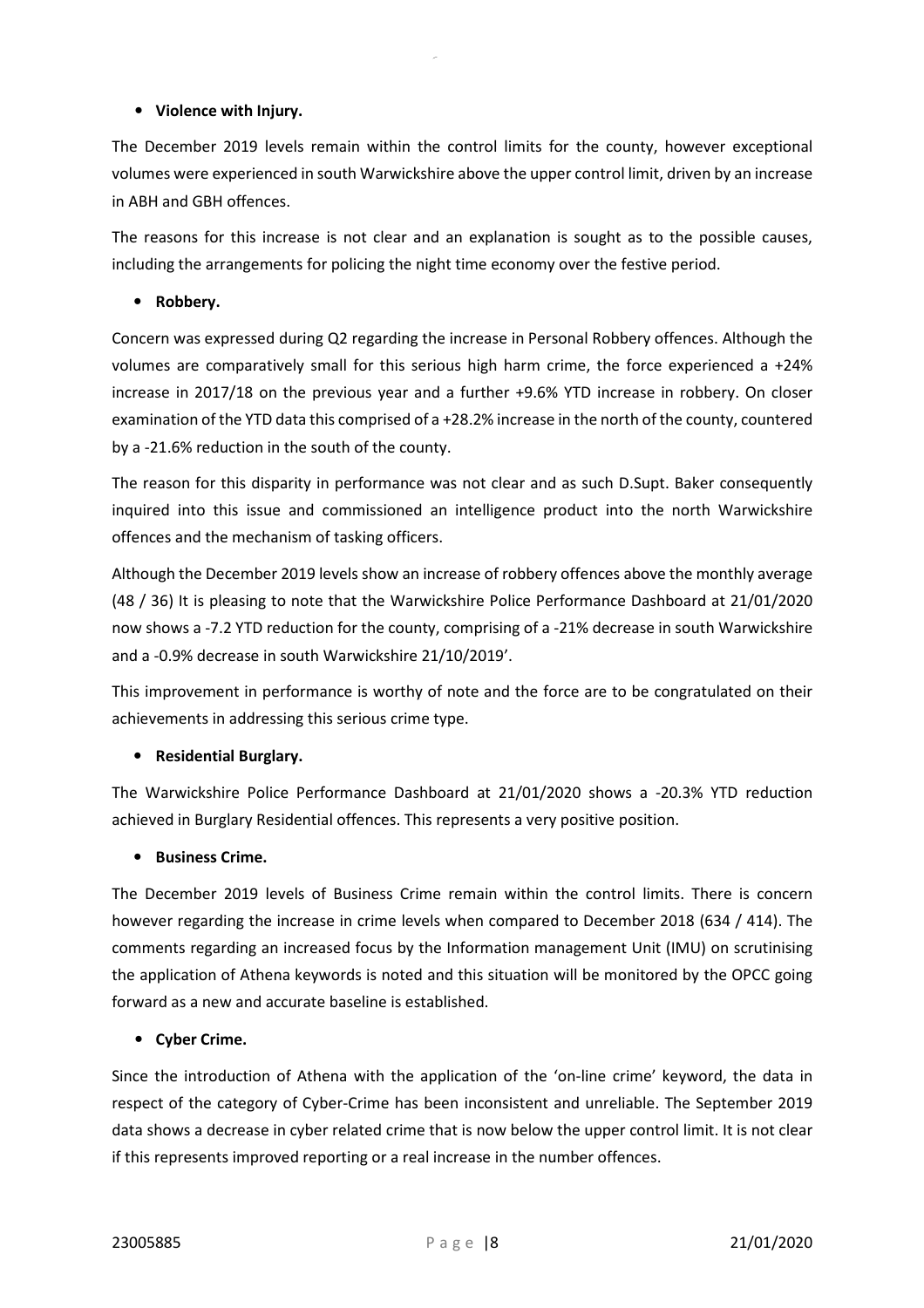The latest data received from Action Fraud, which although is not always cyber related, is within the control limits and provides some reassurance that the increases seen in the use of the cyber-crime keyword in an improvement in recording processes and practices rather than an increase is such cybercrime offences.

The position will continue to be monitored by the OPCC whilst in effect a new base line is being established.

## • Anti-Social Behaviour.

The Warwickshire Police Performance Dashboard at 21/01/2020 shows a -25.3% YTD reduction in Anti-Social Behaviour incidents. This is a very positive position and the force should be congratulated on this achievement.

## EFFECTIVE & EFFICIENT POLICE SERVICE

## • Intelligence Reports.

This issue of the excessive number of intelligence reports awaiting processing by the Intelligence Processing Unit (IPU) has been previously raised by the OPCC. It is of note that the performance has significantly improved to stable business as usual (BAU) levels. This is a very positive position and the force should be congratulated on this achievement.

## • Complaints.

The November and December 2019 figure of all complaints being recorded within the statutory 10 day timeframe is a positive development. Performance will be monitored by the OPCC during the force's transition to the new statutory Police Complaint Regulations, commencing on the 1<sup>st</sup> February 2020.

## • Call Handling - Emergency Calls.

The latest 'Warwickshire Police Public Contact Balance Scorecard' for December 2019 shows a figure of 91.3% of 999 calls answered within the 10 second target time and 91% YTD. This is a positive position.

## • Call Handling 101 Calls.

This issue of 101 performance has previously been raised by the PCC and as such this topic is to be subject to a deep-dive at the PAM on the 28<sup>th</sup> January 2020. Therefore it is not discussed further in this report, other than to note that 101 performance has recently improved significantly following much work conducted by the managers in the OPCC in an attempt to improve the position through an increase in resources and changes to working practices.

## • Sickness.

The December 2019 figure for police officer sickness (5.29%) illustrates a relatively stable position, particularly given the impact of seasonal sickness, and is significantly below that seen at the same stage in 2018 (7.10%). The increase in establishment of the addition 'new and fresh' police officers in training has undoubtedly contributed to this improved position.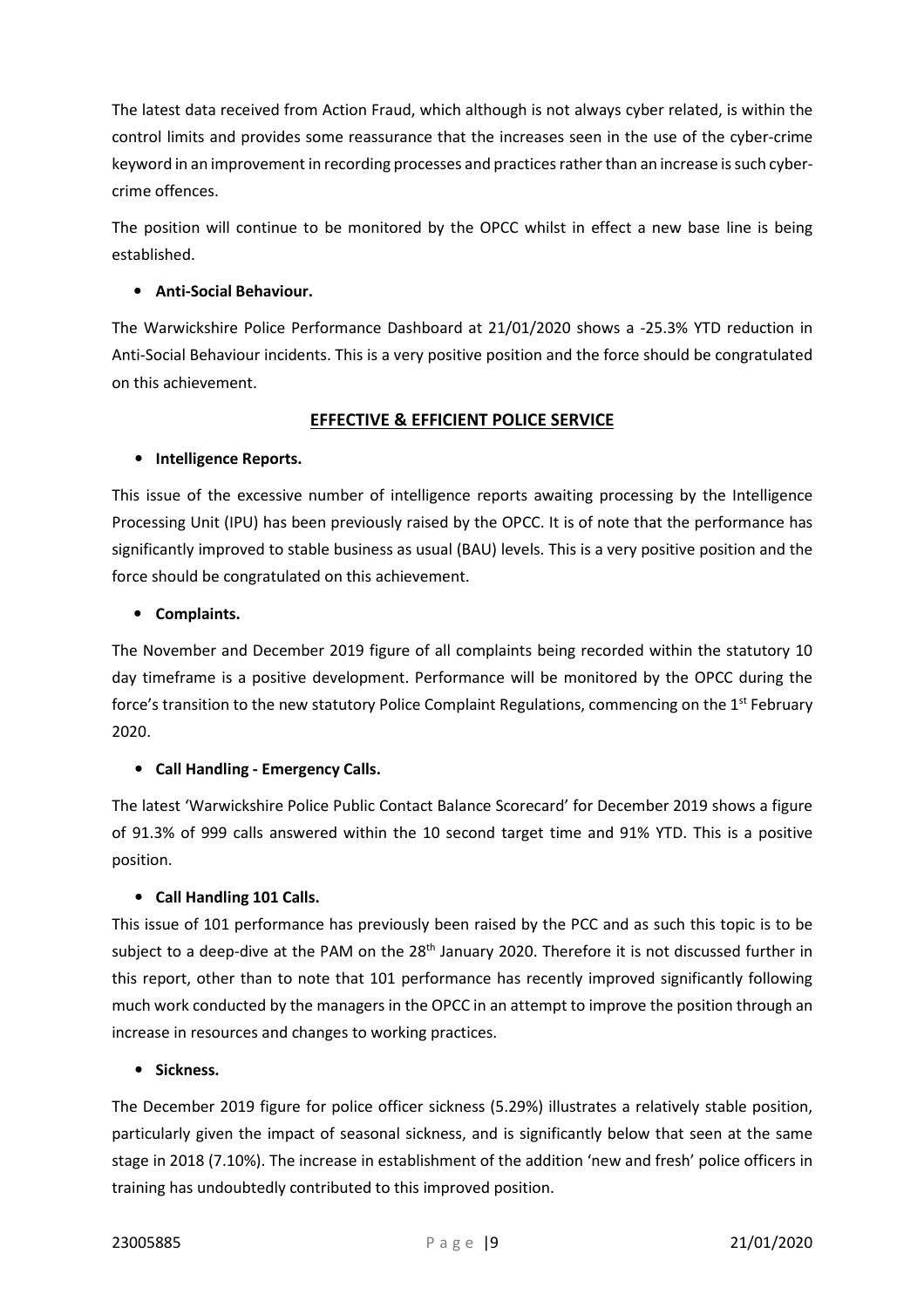The figures for police staff shows a stable position with sickness levels increasing (4.83%) when compared to the previous month (4.80%) and will be monitored by the OPCC. This figure compares to the level of 4.61% seen at the same stage in 2018.

## CRIMINAL JUSTICE

The content of the Criminal Justice (CJ) Performance Data for November 2019 is noted. Of continuing concern are the following four issues: -

## I. Charge to NFA Ratio.

Warwickshire Police have now moved to a position of  $42<sup>st</sup>$  nationally. This was preceded by positions of 31 / 25 / 41 respectively in the preceding three months and the force has consistently remained mid to bottom table since January 2016.

A total of 130 individuals were considered for a charging decision in December of which 46 were subject to No Further Action (NFA). This position would appear to result in an ineffective use of both officers and CPS time and would suggest that in such cases a charging decision is needlessly / prematurely sought where there is insufficient evidence available to charge, or that that the quality of the evidence presented is inadequate for CPS to pursue the case. This view is supported in CJ Performance Data which comments, 'Warwickshire need to consider if too many cases are being passed to CPS for charging advise that are not ready for CPS Lawyer review, Action Plans are not fully completed'.

This matter of Charge / NFA has previously been raised by the PCC with the CC and it is suggested that this topic is explored in greater depth at the proposed PAM deep-dive into Investigations and Outcomes during Q4 2020/21.

#### II. Case File Quality.

The November 2019 figure of 24% of files submitted being erroneous is unsatisfactory, particularly

When 30% of the files failed to meet National File Standards and 9% failed to comply with Victim / Witness requirements.

It is envisaged that this performance issue will be progressed through ISO meeting. .

#### III. Released Under Investigation (RUI).

The November 2019 figure for the numbers of suspects subject to RUI at 915 is the highest recorded this calendar year and continues to grow alarmingly.

| rt Area    | 09 May<br>19 | 30 Jun<br>19 | 1 Aug<br>19 | 1 Sep<br>19 | 1 Oct<br>19 | 1 Nov 19 | 1 Dec 19 | Jan 20 |
|------------|--------------|--------------|-------------|-------------|-------------|----------|----------|--------|
| Nuneaton   | 513          | 481          | 525         | 543         | 569         | 538      | 544      | 542    |
| Leamington | 215          | 228          | 256         | 280         | 297         | 306      | 331      | 373    |
| Total      | 728          | 709          | 781         | 823         | 866         | 844      | 875      | 915    |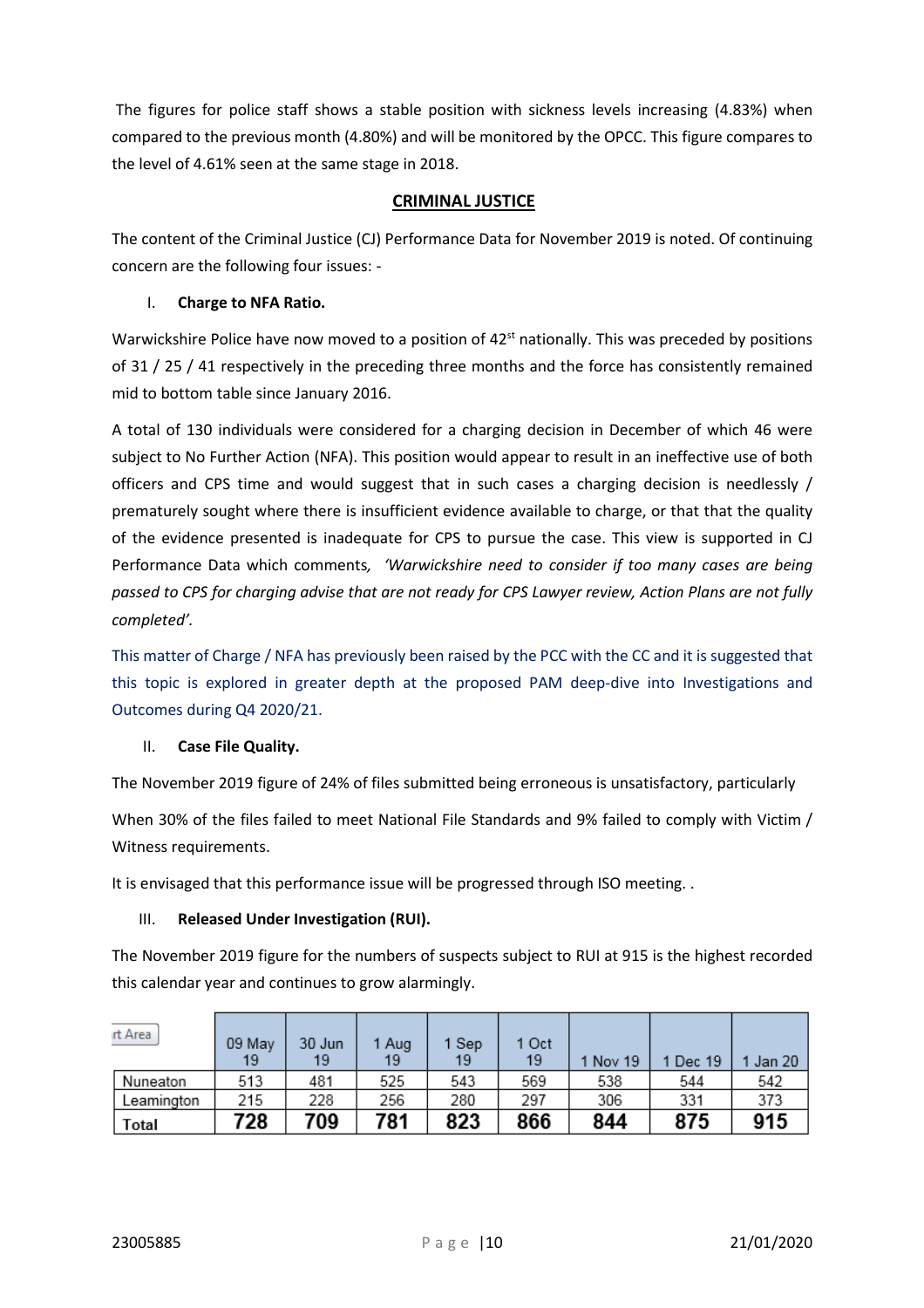It is understood that the 'Service Improvement Team' were actively seeking to address this matter in order to identify those cases where it purely a technical Athena issue in closing the record and those that are legitimately still under RUI and the reasons why.

Progress in this regard will be monitored ahead of HMICFRS national thematic inspection of RUI, where Warwickshire have been selected for inspection in Q4 of 2019/20.

In the meantime, in order to provide some reassurance the CC's professional judgement is sought on whether this level of RUI is acceptable. If not what action is proposed to address the situation.

## **COMMENTS**

It's requested that the Chief Constable provides his professional judgement to the Police and Crime Commissioner regarding the key challenges with force performance over the short to medium term, together with the action proposed to address causes for concern, particularly in respect of the highlighted issues of: -

## 1. HMICFRS – Both Sides of the Coin

A summary of the Both Sides of the Coin report has been prepared that captures the key issues and the CC's professional judgement is sought on the effectiveness of Warwickshire Police's position in respect of addressing county lines criminality and vulnerability.

## 2. Victim satisfaction

Given the critical importance of protecting the vulnerable and safeguarding repeat victims, the topic of victim management, services and satisfaction is to be explored as a PAM deep-dive topic during Q4. In the meantime any reassurance that can be provided by the CC in this regard would be welcome.

#### 3. Rape Offences

The CC's professional judgement is sought on whether this increased level of reporting of Rape offences is a positive development or not.

## 4. Serious and Organised Crime (SOC)

It is proposed that SOC performance is selected as a topic for a PAM deep-dive in Q1 of 20120/21.

#### 5. Investigations and Outcomes

It is proposed that this topic of Investigations and Outcomes is selected for a PAM deep-dive at the next meeting in February, given the complexity of this subject matter and the time needed to explore the issues and activity that has been undertaken and the progress that has been made to date

## 6. Charge / NFA Ratio

This matter of Charge / NFA has previously been raised by the PCC with the CC and it is suggested that this topic is explored in greater depth at the proposed PAM deep-dive into Investigations and Outcomes during Q4 2020/21.